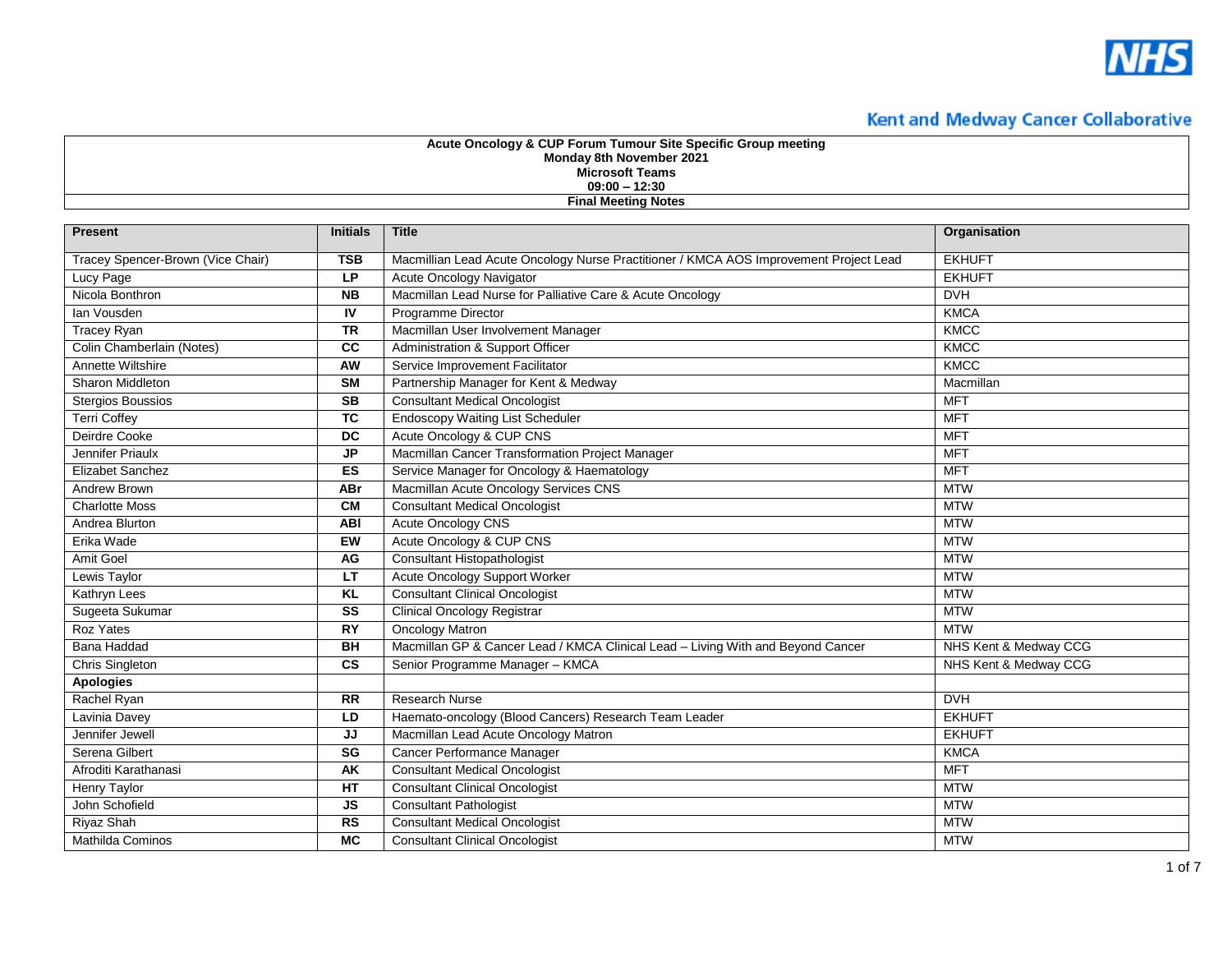

| Ola Okuwa    |                     | <b>OO</b>                                                                                                                      | Senior Oncology Pharmacist               |                                                                                                                                                                                                                                                                                                                                                                                                                                                                                                                                                                                                                                                                             | <b>MTW</b>                                                                                                                                                                                                                                                                                                                                                                                                                                                                                                                                                                                                                                                                                                                                                                                                                                                                                                                                                                                                                                                                                                                                                                                                                                                                                                                                                                                                                                                                                                                                                                                                                                                                                                                                                                                                                                                                                                                                                                                                                                                                                                                                                                                                                                                                                                                                                                                                                                                                                                                                                                                                                                                                                                                                                                                                                                                                                                                                                                                                                                                                                                                                                                            |  |               |
|--------------|---------------------|--------------------------------------------------------------------------------------------------------------------------------|------------------------------------------|-----------------------------------------------------------------------------------------------------------------------------------------------------------------------------------------------------------------------------------------------------------------------------------------------------------------------------------------------------------------------------------------------------------------------------------------------------------------------------------------------------------------------------------------------------------------------------------------------------------------------------------------------------------------------------|---------------------------------------------------------------------------------------------------------------------------------------------------------------------------------------------------------------------------------------------------------------------------------------------------------------------------------------------------------------------------------------------------------------------------------------------------------------------------------------------------------------------------------------------------------------------------------------------------------------------------------------------------------------------------------------------------------------------------------------------------------------------------------------------------------------------------------------------------------------------------------------------------------------------------------------------------------------------------------------------------------------------------------------------------------------------------------------------------------------------------------------------------------------------------------------------------------------------------------------------------------------------------------------------------------------------------------------------------------------------------------------------------------------------------------------------------------------------------------------------------------------------------------------------------------------------------------------------------------------------------------------------------------------------------------------------------------------------------------------------------------------------------------------------------------------------------------------------------------------------------------------------------------------------------------------------------------------------------------------------------------------------------------------------------------------------------------------------------------------------------------------------------------------------------------------------------------------------------------------------------------------------------------------------------------------------------------------------------------------------------------------------------------------------------------------------------------------------------------------------------------------------------------------------------------------------------------------------------------------------------------------------------------------------------------------------------------------------------------------------------------------------------------------------------------------------------------------------------------------------------------------------------------------------------------------------------------------------------------------------------------------------------------------------------------------------------------------------------------------------------------------------------------------------------------------|--|---------------|
| Item         |                     | <b>Discussion</b>                                                                                                              |                                          |                                                                                                                                                                                                                                                                                                                                                                                                                                                                                                                                                                                                                                                                             |                                                                                                                                                                                                                                                                                                                                                                                                                                                                                                                                                                                                                                                                                                                                                                                                                                                                                                                                                                                                                                                                                                                                                                                                                                                                                                                                                                                                                                                                                                                                                                                                                                                                                                                                                                                                                                                                                                                                                                                                                                                                                                                                                                                                                                                                                                                                                                                                                                                                                                                                                                                                                                                                                                                                                                                                                                                                                                                                                                                                                                                                                                                                                                                       |  | <b>Action</b> |
| 1            | <b>TSSG Meeting</b> | Apologies<br>$\bullet$<br><b>Introductions</b><br><b>Action Log</b><br>$\bullet$<br><b>Previous minutes</b>                    |                                          | The apologies are listed above.<br>TSB welcomed the members to the meeting and asked them to introduce themselves.<br>The action log was reviewed, updated and will be circulated with the final minutes from today's meeting.                                                                                                                                                                                                                                                                                                                                                                                                                                              | Due to ill health, AK was unable to attend and chair today's meeting. As vice chair, TSB took on the responsibility of chairing the meeting.<br>The minutes from the previous meeting which took place on 26.04.2021 was reviewed and agreed as a true and accurate record.                                                                                                                                                                                                                                                                                                                                                                                                                                                                                                                                                                                                                                                                                                                                                                                                                                                                                                                                                                                                                                                                                                                                                                                                                                                                                                                                                                                                                                                                                                                                                                                                                                                                                                                                                                                                                                                                                                                                                                                                                                                                                                                                                                                                                                                                                                                                                                                                                                                                                                                                                                                                                                                                                                                                                                                                                                                                                                           |  |               |
| $\mathbf{2}$ | Horizon<br>scoping  | $\bullet$<br>$\bullet$<br>$\bullet$<br>$\bullet$<br>$\bullet$<br>$\bullet$<br>$\bullet$<br>$\bullet$<br>$\bullet$<br>$\bullet$ | specialist nurses.<br>assessment tools). | <b>K&amp;M CA AOS Improvement Project update provided by Tracey Spencer-Brown</b><br>high quality, safe and effective acute specialist service.<br>having comprehensive AO data collection standardised across Kent & Medway.<br>It was identified that not all District General Hospitals have an accessible oncology ward.<br>something which is not unique to Kent & Medway.<br>for this which can then be circulated to the group.<br>quantify the impact the AO service has on patients.<br>depending on the level of experience the staff member they liaise with has.<br>service presentation types (type 1, type 2, type 3a and type 3b) on a Trust-by-Trust basis. | For the last 6 months TSB has been working with the Alliance to put recommendations forward for improvements to AO services.<br>The project was initiated following the publication of the 2020 RCP, ACP & RCR national recommendations to improve AO provision. Increasing<br>engagement and visibility in acute settings with clinical leadership from oncologists is a key priority and this is pivotal in the delivery of an equitable,<br>The project's key areas include: clinical leadership, the need for an equitable and accessible 7 day patch-wide AO service and the importance of<br>TSB stated she had done a lot of networking as part of the project and contacted 30 District General Hospitals and cancer centres across the UK<br>(including ones in Scotland, Wales and Northern Ireland) in order to look at their service models and visions. She identified a number of common<br>themes, although there were variations in processes. Most hospitals have (or are looking to have) an oncologist with AO to be recognised as a sub-<br>specialty. Some services are utilising an acute physician or a palliative care consultant with an interest in oncology to support their inpatient AO<br>service. Another model, although less common, is to have an AO Nurse Consultant in place given the challenges of recruiting oncologists and<br>There has been investment in education sessions and skillset programmes for the AO nursing workforce. Some of the workstreams coming off the<br>back of this looked at elective pathways, AO assessment units and upskilling AO nurses to perform certain procedures.<br>There is a need to improve access for patients and GPs. When GPs do not have a pathway to refer in to, oncology is often the default choice -<br>A national AO Society is in place and functions as a helpful forum in sharing good practice and highlighting challenges. Action: TSB to send the link<br>There have been discussions around stratified pathways and how the AO-led nurse teams do their clinical assessments (including holistic and SBAR<br>AO have challenges with regard to patient and service feedback as this tends to be something the inpatient teams do. In view of this, it is difficult to<br>AO recruitment across the UK has been quite successful. However, some GPs have recognised that the response they get from the AO teams differs<br>TSB visited all Trust sites as part of the project and one of the key themes which she thinks the AO teams might be overlooking is triage. The teams<br>are triaging a lot of patients who have had a confirmed cancer diagnosis and then safety netting them. The data will be adapted to reflect this.<br>TSB referred to the Kent & Medway AO services data for January to August 2021. This includes data on the number of new patient reviews and AO<br>In terms of the number of inpatient reviews between January and August 2021: DVH had 1411, EKHUFT had 1957, MFT had 782 and MTW had 640.<br>This totals 4790. TSB stated it should be borne in mind that the numbers for DVH and EKHUFT are higher due to the fact they are a 7 day service. |  | <b>TSB</b>    |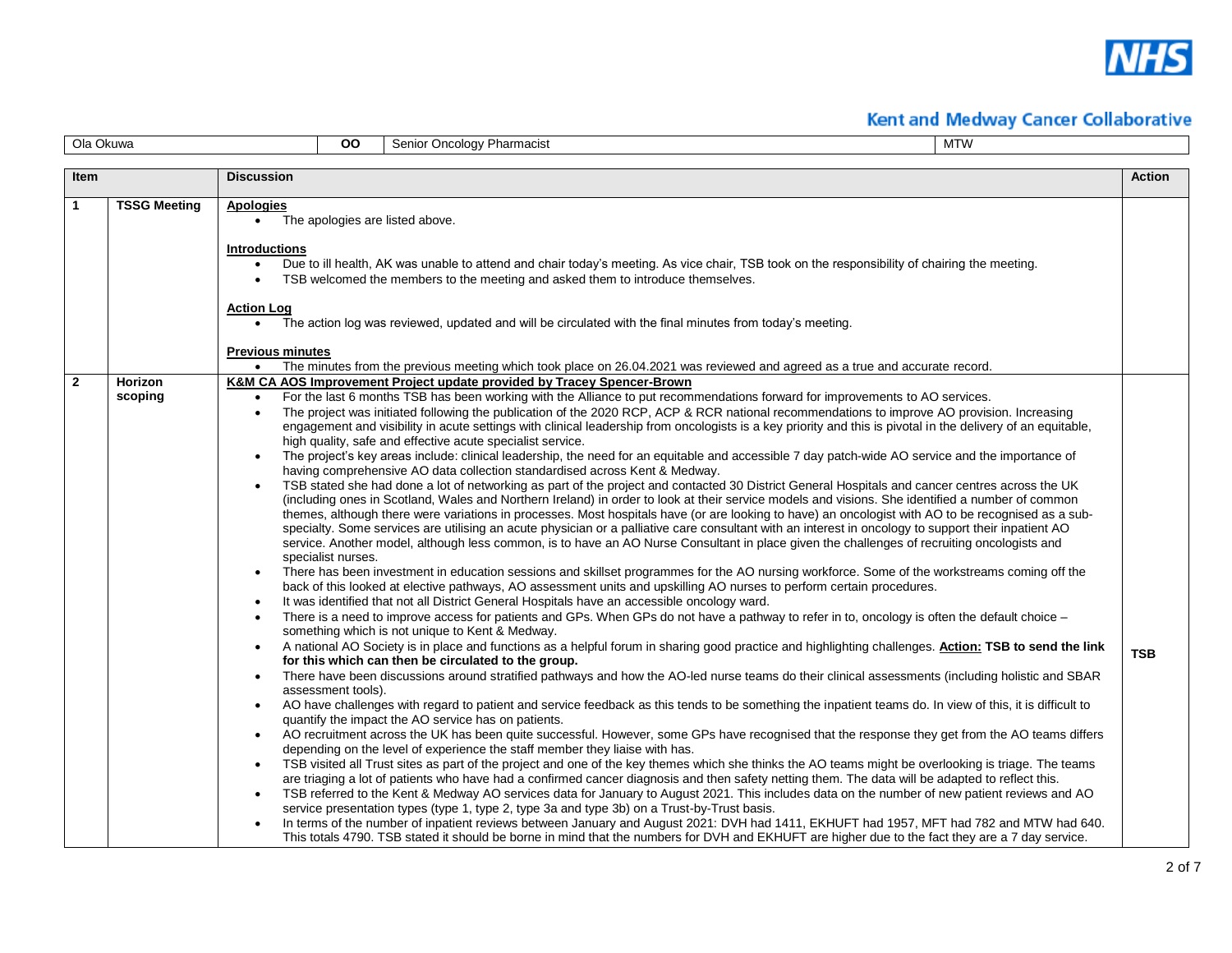

|                | What should also be considered is that MFT have an AO consultant, DVH and MFT have an oncology ward and the differences in population size for                                                                                                                                             |
|----------------|--------------------------------------------------------------------------------------------------------------------------------------------------------------------------------------------------------------------------------------------------------------------------------------------|
|                | each area will also have an impact.                                                                                                                                                                                                                                                        |
|                | The trajectory for the entirety of 2021 for each Trust is: 2117 patients for DVH, 2936 patients for EKHUFT, 1173 patients for MFT and 960 patients for                                                                                                                                     |
|                | MTW. This is a total of 7186 patients for Kent & Medway as a whole. There are around 17 AO nurses across Kent & Medway and this therefore                                                                                                                                                  |
|                | constitutes a high caseload for each of them.                                                                                                                                                                                                                                              |
|                | With regard to AO presentation types (type 1, type 2, type 3a and type 3b), the teams have noted a number of patients are coming in with progressive                                                                                                                                       |
|                | disease and the complications associated with it.                                                                                                                                                                                                                                          |
|                | The number of follow-ups and patient contacts is increasing and this is not sustainable. TSB believes there needs to be: clear pathways, teams who                                                                                                                                         |
|                | mutually support each other (e.g. AO and palliative care), clinical leadership and an AO consultant at each Trust.                                                                                                                                                                         |
|                | With regard to MUO and CUP, patients who present late tend to have poorer outcomes. TSB has liaised with GPs and non-specialist teams and                                                                                                                                                  |
|                | concerns have been raised with regard to there not being a clear referral pathway, MDT or 2ww process in place for these cases. This is a long-                                                                                                                                            |
|                | standing issue and TSB feels the teams need support from their clinical leadership teams to move forward with this. If the Trusts do not have an                                                                                                                                           |
|                | MUO/CUP site specific CNS then TSB feels there needs to be someone within the AO teams who leads on these cases, possibly with Band 4 support<br>from an administrative perspective.                                                                                                       |
|                | In terms of successes:                                                                                                                                                                                                                                                                     |
| $\bullet$      |                                                                                                                                                                                                                                                                                            |
|                | There are caring and compassionate AO teams who put patients at the forefront of everything they do.<br>Oncologists value the AO service and there has been positive feedback from inpatient non-specialist teams.                                                                         |
|                | The Kent & Medway AO teams are open to change.                                                                                                                                                                                                                                             |
| $\blacksquare$ | There is good peer support within the teams.                                                                                                                                                                                                                                               |
| $\bullet$      | With regard to challenges:                                                                                                                                                                                                                                                                 |
|                | Recruitment and funding has been problematic in terms of recruiting additional oncologists and specialist nurses, especially when there are funding                                                                                                                                        |
|                | issues within the individual Trusts.                                                                                                                                                                                                                                                       |
| $\blacksquare$ | TSB believes there is still some way to go in terms of having an appreciation and prioritisation of AO as a recognised sub-speciality.                                                                                                                                                     |
|                | Workforce vs acuity and caseload is also problematic.                                                                                                                                                                                                                                      |
|                | Although the teams are good at supporting each other, there are still some wellbeing issues given workload and other factors. There also appears to                                                                                                                                        |
|                | be variation with regard to the prioritisation of education and development in improving the services.                                                                                                                                                                                     |
|                | In terms of obtaining patient feedback, this has been a real issue as it tends to fall within the jurisdiction of the inpatient teams so it is difficult to                                                                                                                                |
|                | quantify how patients felt as a result of the care provided by AO teams. Work needs to be done on expediting this.                                                                                                                                                                         |
| $\bullet$      | In relation to variations:                                                                                                                                                                                                                                                                 |
|                | There is inequity with regard to service provision, accessibility and processes.                                                                                                                                                                                                           |
|                | There are differing opinions and understandings on what the AO service is.                                                                                                                                                                                                                 |
|                | Only one site has an AO consultant.                                                                                                                                                                                                                                                        |
|                | Only 2 hospitals have access to inpatient oncology wards.                                                                                                                                                                                                                                  |
|                | There are differing priorities within Trusts relating to the AO service.                                                                                                                                                                                                                   |
|                | Only 2 of the 4 Kent & Medway Trusts have a 7 day AO service.                                                                                                                                                                                                                              |
|                | There are significant variations in AO training.                                                                                                                                                                                                                                           |
| $\bullet$      | Palliative Care teams have raised the benefit of using HNAs/IPOS assessments and TSB wondered whether this is something the AO teams could                                                                                                                                                 |
|                | introduce in to their practice.                                                                                                                                                                                                                                                            |
| $\bullet$      | As part of her project, TSB undertook a review of the teams': qualifications, experience, skillset and knowledge of oncology emergency pathways.                                                                                                                                           |
| $\bullet$      | CM stated the consensus is that the teams would be in favour of having collaborative training and bring experience/training levels up to a similar level                                                                                                                                   |
|                | across the patch. BH mentioned she and Claire Mallett, who often facilitate a number of training sessions (such as advanced comms), can be                                                                                                                                                 |
|                | contacted regarding training. BH added there is funding in place to support training sessions.                                                                                                                                                                                             |
|                | TSB referred to the Kent & Medway AO team training and skillset heatmap which is based on information provided to her by the AO teams. The<br>heatmap looked at staffs' qualifications, knowledge and experience, skills assessed and obtained and oncology emergency pathways. The map is |
|                | currently blank for MFT as TSB is waiting for information from the CNS' there. The heatmap will be sent to the teams' line managers so they can obtain                                                                                                                                     |
|                | an understanding of how best to support them.                                                                                                                                                                                                                                              |
|                | There is a drive to:                                                                                                                                                                                                                                                                       |
|                | Improve the service and raise the profile and understanding of AO.                                                                                                                                                                                                                         |
|                | Have an equitable 7 day AO service.                                                                                                                                                                                                                                                        |
|                |                                                                                                                                                                                                                                                                                            |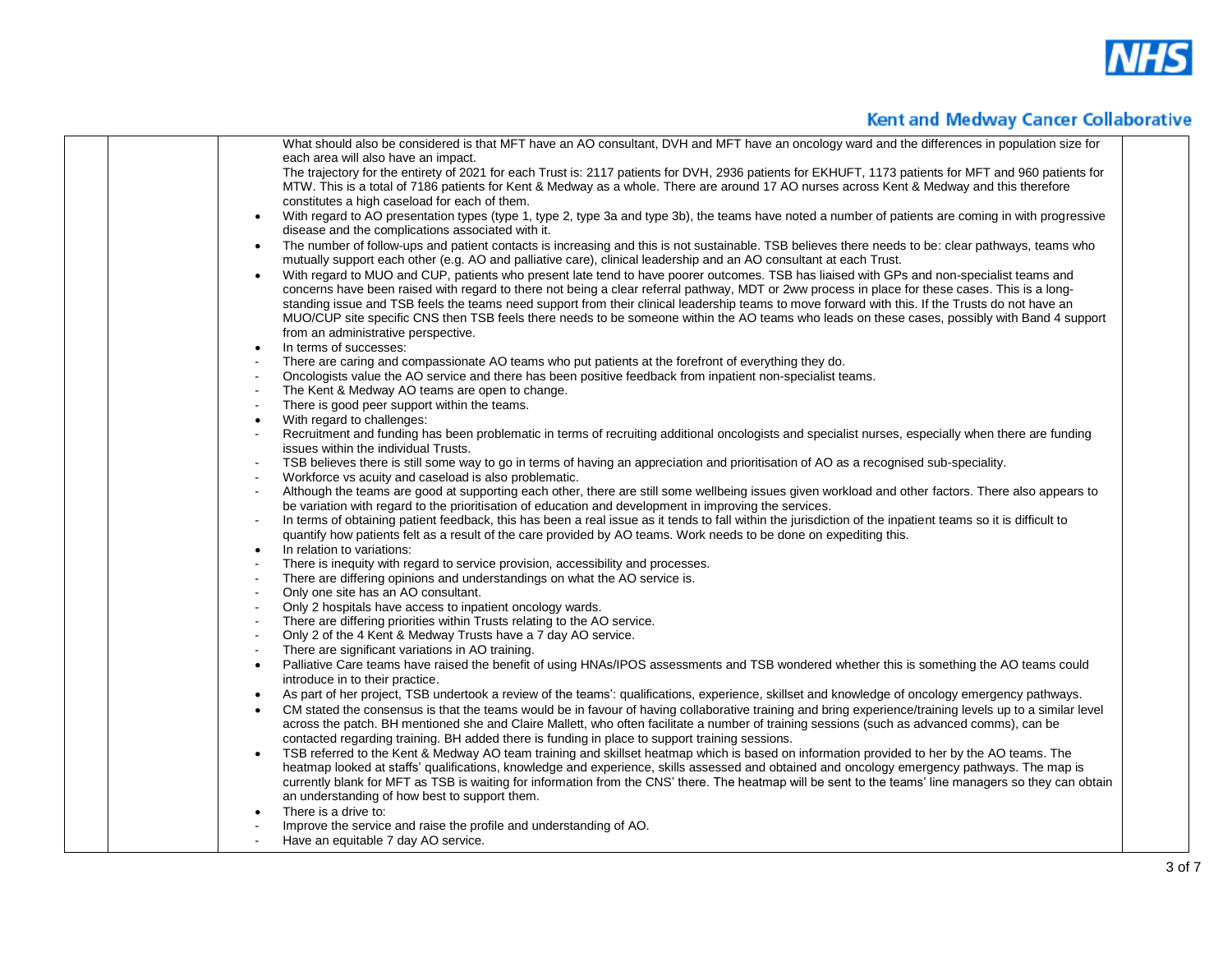

|                                                                                                                                      | Look in to risk stratified pathways to avoid patients coming through the emergency route and instead utilise the ambulatory units if there is not an AO |            |
|--------------------------------------------------------------------------------------------------------------------------------------|---------------------------------------------------------------------------------------------------------------------------------------------------------|------------|
| assessment area in place.                                                                                                            |                                                                                                                                                         |            |
| Look in to elective pathways.                                                                                                        |                                                                                                                                                         |            |
| Have emergency pathways for patients who come through A&E.<br>$\sim$                                                                 |                                                                                                                                                         |            |
| Develop the MUO and CUP services.                                                                                                    |                                                                                                                                                         |            |
|                                                                                                                                      | Think about having a monthly Kent & Medway-wide peer MDT to further build on how the teams can support each other. The MDT can be utilised to           |            |
| discuss complex cases and promote shared learning.                                                                                   |                                                                                                                                                         |            |
| Have a collaborative approach to named AO leads.                                                                                     |                                                                                                                                                         |            |
|                                                                                                                                      | Look at the AOS competency framework. This will help the leads managing the AO teams to see where their staff are with regard to the competency         |            |
|                                                                                                                                      | skillset, which in turn will allow the leads to: support them with their development and maintain staff confidence and value for they work they do.     |            |
| Have a quarterly AOS newsletter.                                                                                                     |                                                                                                                                                         |            |
| Have rotational learning.<br>$\blacksquare$                                                                                          |                                                                                                                                                         |            |
| Have a bi-annual Kent & Medway AOS training programme with shared responsibility.<br>$\sim$                                          |                                                                                                                                                         |            |
| Ensure clinical supervision is in place.<br>$\sim$                                                                                   |                                                                                                                                                         |            |
| Improve patient information and build upon patient service feedback.<br>$\sim$                                                       |                                                                                                                                                         |            |
| $\sim$                                                                                                                               | Look at assessment skills (for instance SBAR/IPOS) and whether these work well or whether things need to be done differently.                           |            |
| In terms of next steps:<br>$\bullet$                                                                                                 |                                                                                                                                                         |            |
| $\blacksquare$                                                                                                                       | TSB will complete the Kent & Medway AOS recommendations report and take this forward with Miles Scott (with support from IV) who will review the        |            |
|                                                                                                                                      | document before it is taken to the execs/Cancer Board teams. Before this takes place, however, TSB will share the report with the AO teams.             |            |
| The AOS project findings will be integrated into the larger Oncology Review.<br>$\sim$<br>$\sim$                                     |                                                                                                                                                         |            |
| TSSG.                                                                                                                                | There is a need to prioritise streamlined pathways, focus on workforce education programmes and review patient feedback/patient information via the     |            |
| The Trust AO leads and links are to work collaboratively on key areas of focus.                                                      |                                                                                                                                                         |            |
| $\sim$                                                                                                                               | A provisional workforce recruitment matrix is to completed with Macmillan and the Alliance to support a patch-wide 7 day AO service.                    |            |
| Kent & Medway AO teams are to complete InfoFlex training and record standardised data per Trust.                                     |                                                                                                                                                         |            |
| Action: TSB to send ES the EKHUFT Band 4 Clinical Support Worker job description.<br>$\bullet$                                       |                                                                                                                                                         | <b>TSB</b> |
| $\mathbf{3}$<br><b>CNS updates</b><br>DVH – update provided by Nicola Bonthron                                                       |                                                                                                                                                         |            |
| A new nurse joined the team recently and Amy Peacock left the service.<br>$\bullet$                                                  |                                                                                                                                                         |            |
| A seconded Band 6 from the oncology ward is also now in place to backfill.<br>$\bullet$                                              |                                                                                                                                                         |            |
|                                                                                                                                      |                                                                                                                                                         |            |
| The Trust are utilising bank staff to sustain a 6 day service.<br>$\bullet$                                                          |                                                                                                                                                         |            |
|                                                                                                                                      | There is an intention to restart a 7 day service after Christmas but as the team do not have as many staff as they ideally need, sustaining this may be |            |
| challenging.<br>$\bullet$                                                                                                            |                                                                                                                                                         |            |
| The service is looking to have a nurse working 1 weekend each month.                                                                 |                                                                                                                                                         |            |
| There are plans to look at how staff can be more forward facing in the Emergency Department going forward.                           |                                                                                                                                                         |            |
| <b>EKHUFT - update provided by Tracey Spencer-Brown</b>                                                                              |                                                                                                                                                         |            |
| A number of staff are currently on leave.<br>$\bullet$                                                                               |                                                                                                                                                         |            |
| The team have managed to sustain a 7 day service, although this has been challenging especially given TSB's secondment.<br>$\bullet$ |                                                                                                                                                         |            |
|                                                                                                                                      |                                                                                                                                                         |            |
|                                                                                                                                      |                                                                                                                                                         |            |
|                                                                                                                                      | Band 4 Support Workers and Pathway Navigators have been helpful in supporting the service. Their roles continue to evolve and they are being            |            |
|                                                                                                                                      | utilised to do cold ward follow-ups which relieves some pressure from the Band 7 staff on the frontline.                                                |            |
|                                                                                                                                      |                                                                                                                                                         |            |
| MFT – update provided by Deirdre Cooke                                                                                               |                                                                                                                                                         |            |
| MFT's nursing team comprises of 2 CNS'. An advertisement for a third CNS has gone out.<br>$\bullet$                                  |                                                                                                                                                         |            |
| There is a plan to have 7 day AO cover, with half shifts on Saturdays and Sundays.<br>$\bullet$                                      |                                                                                                                                                         |            |
| The team provide support to Lawrence Ward, Galton Day Unit and the site specific Macmillan teams.<br>$\bullet$                       |                                                                                                                                                         |            |
| There is a plan to embed non-medical prescribing within the service/team.<br>$\bullet$                                               |                                                                                                                                                         |            |
| MTW – update provided by Andrea Blurton                                                                                              |                                                                                                                                                         |            |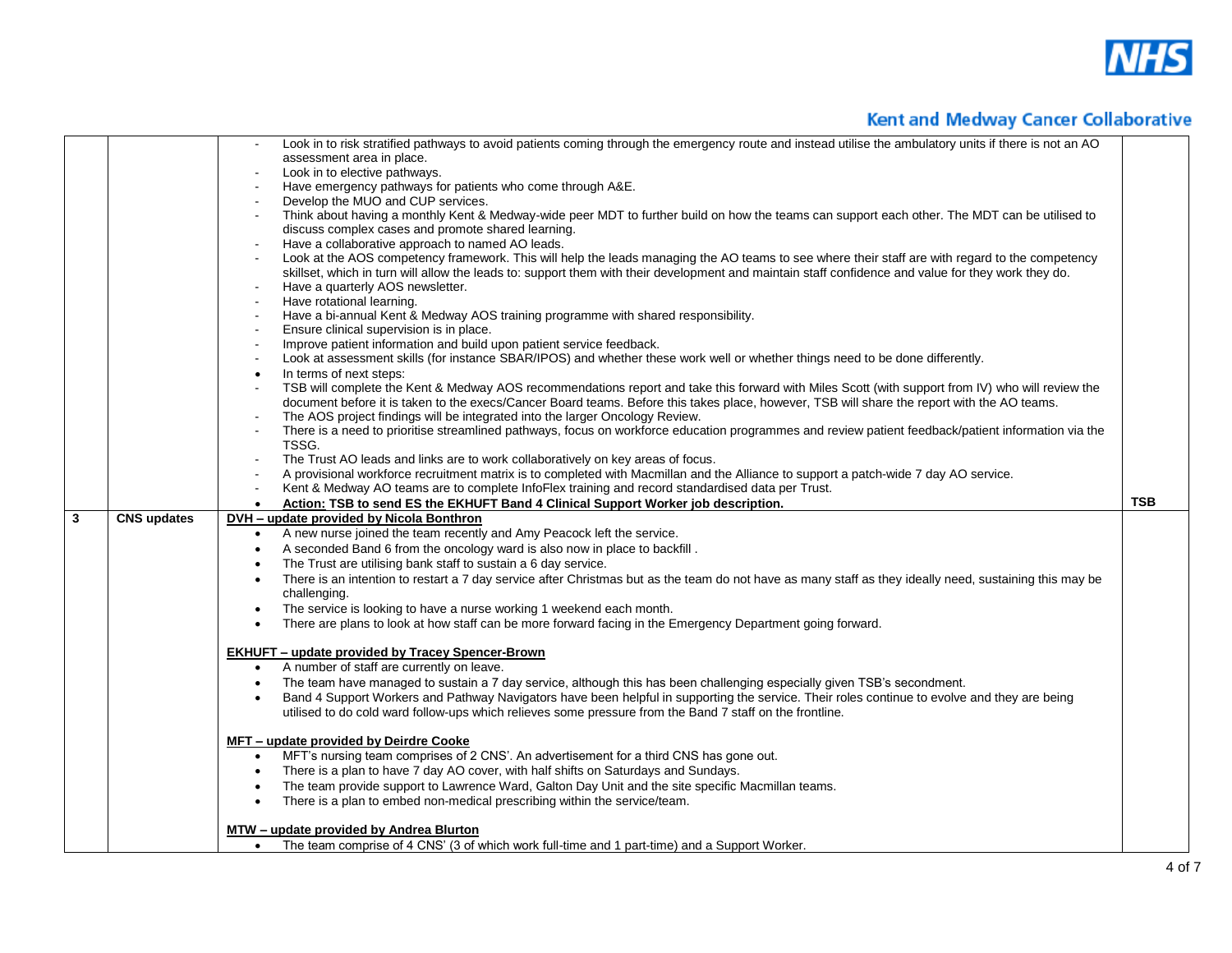

|                         |                              | The team cover the service Monday to Friday 09:00-17:00 and the on-call registrar service is in place at the weekend. Having this has been invaluable<br>$\bullet$<br>from a mutual learning perspective. The registrar who works with the team during the week is often the person who is on-call at the weekend.<br>A number of registrars, as part of their rotation, join the AO team to support the service.<br>$\bullet$<br>With regard to InfoFlex training, 2 of the 4 CNS' have attended this and the other 2 will be attending a session tomorrow. In view of this, the team<br>should be ready to start entering information in to InfoFlex from January 2022.<br>Interviews will be conducted tomorrow to recruit a full-time CUP and MUO CNS.<br>$\bullet$<br>The team are working to try and set up an assessment bay.                                                                                                                                                                                                                                                                                                                                                                                                                                                                                                                                                                                                                                                                                                                                                                                                                                                                                                                                                                                                      |                  |
|-------------------------|------------------------------|-------------------------------------------------------------------------------------------------------------------------------------------------------------------------------------------------------------------------------------------------------------------------------------------------------------------------------------------------------------------------------------------------------------------------------------------------------------------------------------------------------------------------------------------------------------------------------------------------------------------------------------------------------------------------------------------------------------------------------------------------------------------------------------------------------------------------------------------------------------------------------------------------------------------------------------------------------------------------------------------------------------------------------------------------------------------------------------------------------------------------------------------------------------------------------------------------------------------------------------------------------------------------------------------------------------------------------------------------------------------------------------------------------------------------------------------------------------------------------------------------------------------------------------------------------------------------------------------------------------------------------------------------------------------------------------------------------------------------------------------------------------------------------------------------------------------------------------------|------------------|
|                         |                              | TSB has met with Macmillan colleagues and they have worked on scoping a 7 day service. SM stated AO is a strategic priority for Macmillan for 2022<br>$\bullet$<br>and beyond, especially given the gaps in having an equitable service across the patch. She has discussed with IV the possibility of joint funding to<br>support this workstream.                                                                                                                                                                                                                                                                                                                                                                                                                                                                                                                                                                                                                                                                                                                                                                                                                                                                                                                                                                                                                                                                                                                                                                                                                                                                                                                                                                                                                                                                                       |                  |
| $\boldsymbol{4}$        | Performance                  | TSB stated this item had been discussed sufficiently under agenda item 2.<br>$\bullet$                                                                                                                                                                                                                                                                                                                                                                                                                                                                                                                                                                                                                                                                                                                                                                                                                                                                                                                                                                                                                                                                                                                                                                                                                                                                                                                                                                                                                                                                                                                                                                                                                                                                                                                                                    |                  |
| $\overline{\mathbf{5}}$ | <b>MSCC update</b>           | DC stated she has noted the significant difference the pathway has made to both MFT as a service and their patients (who are offered and given<br>$\bullet$<br>treatment more swiftly).<br>There is a registrar who works for a week at a time with the AO team at MTW. Having both Katy Taylor and the registrar in place has made a big<br>$\bullet$<br>difference.<br>TSB believes it would be helpful if Katy Taylor could conduct an audit of the service, the impact it has had, patient experience and the feedback from<br>the District General Hospitals which have utilised it. The findings of this can then be presented to the Alliance and Macmillan with a view of hopefully<br>receiving funding (perhaps jointly) in order to further develop the service by employing another Band 4.<br>From a DVH perspective, NB stated the MSCC pathway has been invaluable.<br>$\bullet$<br>The MSCC pathway was shared at a recent GP and Practice Nurse Lunch and Learn session and was well-received. The consensus there was this<br>pathway should be something all Trusts work towards and the MSCC service at MTW has set a good example in this respect. If a GP believes their<br>patient has suspected or confirmed MSCC, they refer them in to the acute medical team and subsequently inform the local AO team of this.<br>CM highlighted the need to look at what measures can be put in place to support the service when Katy Taylor is on leave. When she is on leave, CM<br>believes the responsibility of holding the coordinator phone should be transferred to the clinical oncology registrars. Action: CM to speak to Katy<br>Taylor and KL to identify whether it would be helpful to recruit an additional Band 4 to support the MSCC service and then feed back the<br>outcome of this discussion to TSB. | CМ<br><b>TSB</b> |
|                         |                              | Action: TSB to send NB the updated MSCC pathway.                                                                                                                                                                                                                                                                                                                                                                                                                                                                                                                                                                                                                                                                                                                                                                                                                                                                                                                                                                                                                                                                                                                                                                                                                                                                                                                                                                                                                                                                                                                                                                                                                                                                                                                                                                                          |                  |
| - 6                     | <b>MUO&amp;CUP</b><br>update | DVH - update provided by Nicola Bonthron<br>The Trust have not had a CUP CNS since the summer.<br>Following on from a discussion around DVH's 2021 data, NB stated there have been some issues with how they track patients in obtaining a diagnosis<br>in an acceptable amount of time. Most patients tend to go down the best supportive care route instead of as a confirmed CUP.<br>Saba Imtiaz is the CUP consultant at DVH and they have an acute physician who helps the team in tracking the MUO cases to ensure the right<br>measures are being put in place.                                                                                                                                                                                                                                                                                                                                                                                                                                                                                                                                                                                                                                                                                                                                                                                                                                                                                                                                                                                                                                                                                                                                                                                                                                                                    |                  |
|                         |                              | <b>EKHUFT</b><br>No update provided.                                                                                                                                                                                                                                                                                                                                                                                                                                                                                                                                                                                                                                                                                                                                                                                                                                                                                                                                                                                                                                                                                                                                                                                                                                                                                                                                                                                                                                                                                                                                                                                                                                                                                                                                                                                                      |                  |
|                         |                              | MFT – update provided by Deirdre Cooke<br>The team have a new administrator/secretary who has started to keep spreadsheets of MUO cases which are referred in and discussed at MDT. This<br>$\bullet$<br>will be very helpful going forward with regard to auditing and TC is happy to share the spreadsheet with the members should they wish to review it.<br>The Trust formerly had a CUP/MUO CNS. This helped to alleviate the workload of DC and Cherie Neill. If they are able to recruit an additional CNS,<br>$\bullet$<br>the successful candidate will be responsible for overseeing the CUP and MUO cases.<br>DC thanked TC for her help in supporting the service.<br>There are currently 3 active CUP patients being overseen by AK.<br>MTW – update provided by Charlotte Moss and Andrew Brown                                                                                                                                                                                                                                                                                                                                                                                                                                                                                                                                                                                                                                                                                                                                                                                                                                                                                                                                                                                                                             |                  |
|                         |                              | CM confirmed she is the CUP lead for the Trust.                                                                                                                                                                                                                                                                                                                                                                                                                                                                                                                                                                                                                                                                                                                                                                                                                                                                                                                                                                                                                                                                                                                                                                                                                                                                                                                                                                                                                                                                                                                                                                                                                                                                                                                                                                                           |                  |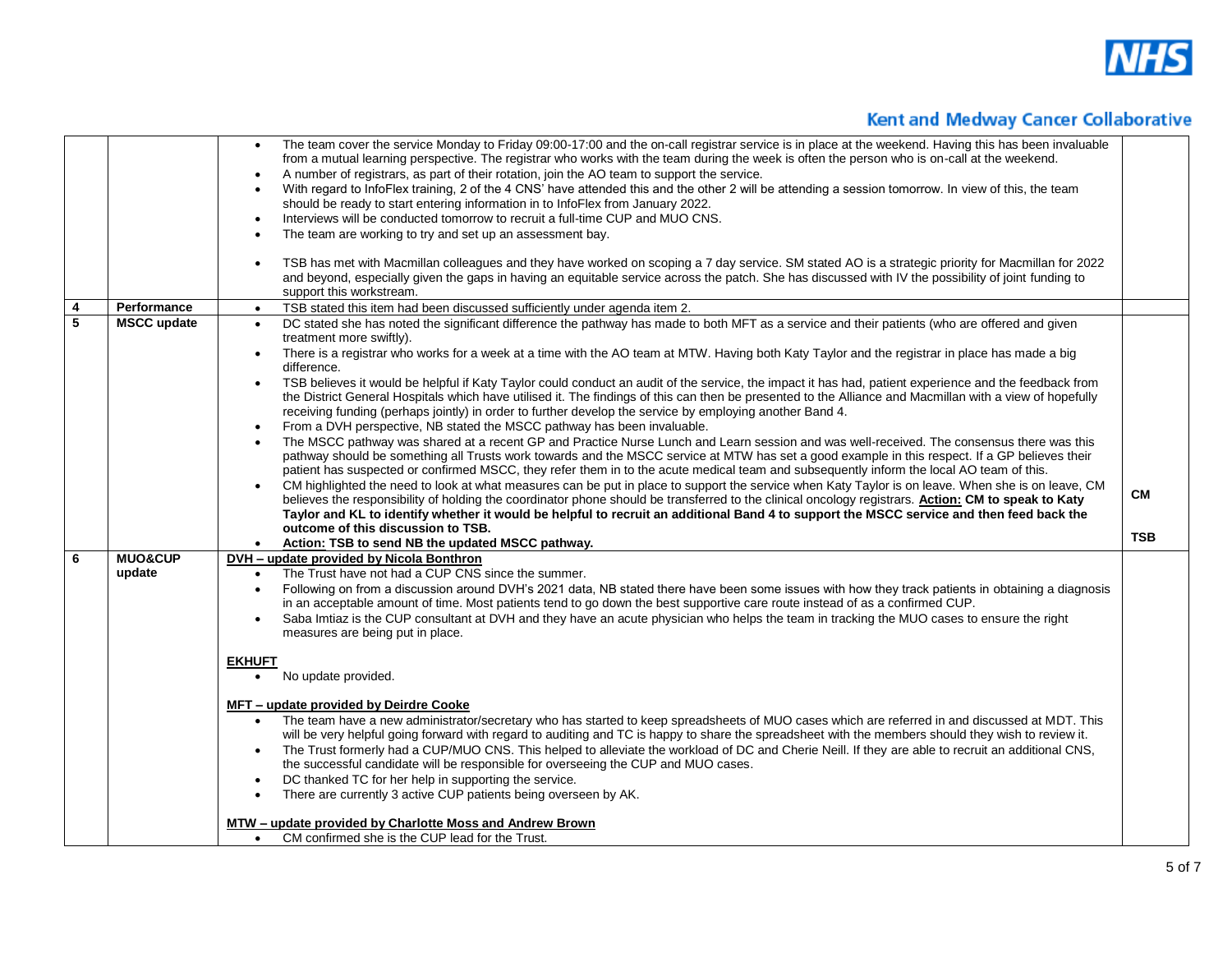

|                |                           | The team are receiving more automatic referrals from radiology (with results commonly sent through to the MDT email address) often without:<br>1. Clinical details.<br>2. A sufficient (or non-existent) summary of what the patient is and is not aware of.<br>3. Clarification as to why the case has been sent to them.<br>ABr pondered whether it would be useful to meet with radiology to discuss this matter in order to try and expedite the issue.<br>The Trust run a CUP MDM on an ad-hoc basis as and when they have confirmed CUP patients (which is generally a small number). Of the confirmed<br>CUP patients this year, none of them have been well enough to be treated.<br>CM believes it would be help to have a CUP site specific CNS to support the service.<br>BH emphasised the importance of having a referral form and clear processes in place for GPs.<br>$\bullet$ |  |
|----------------|---------------------------|------------------------------------------------------------------------------------------------------------------------------------------------------------------------------------------------------------------------------------------------------------------------------------------------------------------------------------------------------------------------------------------------------------------------------------------------------------------------------------------------------------------------------------------------------------------------------------------------------------------------------------------------------------------------------------------------------------------------------------------------------------------------------------------------------------------------------------------------------------------------------------------------|--|
| $\overline{7}$ | Vague                     | Update provided by Nicola Bonthron                                                                                                                                                                                                                                                                                                                                                                                                                                                                                                                                                                                                                                                                                                                                                                                                                                                             |  |
|                | <b>Symptoms</b>           | The VISS pilot at DVH has been extended to the end of next summer.                                                                                                                                                                                                                                                                                                                                                                                                                                                                                                                                                                                                                                                                                                                                                                                                                             |  |
|                | pathway                   | The service now has a full-time Band 7. The Band 4 administrator will also be working full-time from the end of November 2021.<br>$\bullet$                                                                                                                                                                                                                                                                                                                                                                                                                                                                                                                                                                                                                                                                                                                                                    |  |
|                |                           | The service continues to get busier.                                                                                                                                                                                                                                                                                                                                                                                                                                                                                                                                                                                                                                                                                                                                                                                                                                                           |  |
|                |                           | From an EKHUFT perspective, TSB will help to set up a vague symptoms service, hopefully by April 2022 from the diagnostic centre in Dover. A job                                                                                                                                                                                                                                                                                                                                                                                                                                                                                                                                                                                                                                                                                                                                               |  |
|                |                           | description will be worked on for both a Project Manager and Band 4 Navigator and TSB and a GP will be supporting the service from a clinical                                                                                                                                                                                                                                                                                                                                                                                                                                                                                                                                                                                                                                                                                                                                                  |  |
|                |                           | perspective. Sarah Collins is also working on getting an acute physician on board in order to support the service.                                                                                                                                                                                                                                                                                                                                                                                                                                                                                                                                                                                                                                                                                                                                                                             |  |
|                |                           | CS stated the pilot at DVH has helped to gain an understanding of challenges, issues and successes. He visited the VISS clinic at DVH recently in<br>$\bullet$                                                                                                                                                                                                                                                                                                                                                                                                                                                                                                                                                                                                                                                                                                                                 |  |
|                |                           | order to review the service in person and he found it to be very insightful.                                                                                                                                                                                                                                                                                                                                                                                                                                                                                                                                                                                                                                                                                                                                                                                                                   |  |
|                |                           | There is an intention to roll out a vague symptoms service at MFT, hopefully along the timescales of East Kent.<br>$\bullet$                                                                                                                                                                                                                                                                                                                                                                                                                                                                                                                                                                                                                                                                                                                                                                   |  |
|                |                           | TSB felt the learning and work at DVH will be critical to the success of the EKHUFT and MFT vague symptoms services.                                                                                                                                                                                                                                                                                                                                                                                                                                                                                                                                                                                                                                                                                                                                                                           |  |
|                |                           | CS mentioned there had been some very productive discussions between clinical and operational teams regarding how the service is best set up.<br>$\bullet$                                                                                                                                                                                                                                                                                                                                                                                                                                                                                                                                                                                                                                                                                                                                     |  |
| 8              | Research                  | There is also a plan to have a vague symptoms service at MTW but this will likely be something taken forward in the next financial year.<br>$\bullet$<br><b>Update provided by Stergios Boussios</b>                                                                                                                                                                                                                                                                                                                                                                                                                                                                                                                                                                                                                                                                                           |  |
|                |                           | There are currently no CUP trials available to recruit to locally.                                                                                                                                                                                                                                                                                                                                                                                                                                                                                                                                                                                                                                                                                                                                                                                                                             |  |
|                |                           | SB has successfully run a clinical trial for a second line treatment for metastatic kidney cancer.                                                                                                                                                                                                                                                                                                                                                                                                                                                                                                                                                                                                                                                                                                                                                                                             |  |
|                |                           | SB stated he can be contacted for consultation about national and international trial options.                                                                                                                                                                                                                                                                                                                                                                                                                                                                                                                                                                                                                                                                                                                                                                                                 |  |
|                |                           | SB informed the members he is aware there had been some discussion around recently published papers for melanoma and sarcoma of unknown                                                                                                                                                                                                                                                                                                                                                                                                                                                                                                                                                                                                                                                                                                                                                        |  |
|                |                           | primary site.                                                                                                                                                                                                                                                                                                                                                                                                                                                                                                                                                                                                                                                                                                                                                                                                                                                                                  |  |
| 9              | <b>Primary Care &amp;</b> | <b>Update provided by Chris Singleton</b>                                                                                                                                                                                                                                                                                                                                                                                                                                                                                                                                                                                                                                                                                                                                                                                                                                                      |  |
|                | Commissioning             | The CCG is transitioning in to an ICP as per national direction.<br>$\bullet$                                                                                                                                                                                                                                                                                                                                                                                                                                                                                                                                                                                                                                                                                                                                                                                                                  |  |
|                |                           | The intention is to support system-level working and collaboration which is already in a good position from a cancer perspective.<br>$\bullet$                                                                                                                                                                                                                                                                                                                                                                                                                                                                                                                                                                                                                                                                                                                                                 |  |
|                |                           | The local ICPs are working with the relevant Community Diagnostic Hubs (of which there will be 6 for Kent & Medway), which can cover populations of                                                                                                                                                                                                                                                                                                                                                                                                                                                                                                                                                                                                                                                                                                                                            |  |
|                |                           | up to 300,000. The Alliance is supporting this workstream from a cancer perspective and East Kent and West Kent will take this forward initially.                                                                                                                                                                                                                                                                                                                                                                                                                                                                                                                                                                                                                                                                                                                                              |  |
| 10             | <b>Cancer Alliance</b>    | Please refer to the circulated Cancer Alliance presentation which CS discussed at the meeting.<br>$\bullet$                                                                                                                                                                                                                                                                                                                                                                                                                                                                                                                                                                                                                                                                                                                                                                                    |  |
|                | update                    |                                                                                                                                                                                                                                                                                                                                                                                                                                                                                                                                                                                                                                                                                                                                                                                                                                                                                                |  |
| 11             | <b>AOB</b>                | MTW - update provided by Andrew Brown and Charlotte Moss                                                                                                                                                                                                                                                                                                                                                                                                                                                                                                                                                                                                                                                                                                                                                                                                                                       |  |
|                |                           | ABr stated he has noticed an increase in the number of patients the team are seeing with very advanced malignancies.                                                                                                                                                                                                                                                                                                                                                                                                                                                                                                                                                                                                                                                                                                                                                                           |  |
|                |                           | A number of patients have been admitted to hospital and ended up contracting COVID.                                                                                                                                                                                                                                                                                                                                                                                                                                                                                                                                                                                                                                                                                                                                                                                                            |  |
|                |                           | The team has grown since the last meeting and continue to strive to provide the best service possible for patients.<br>$\bullet$                                                                                                                                                                                                                                                                                                                                                                                                                                                                                                                                                                                                                                                                                                                                                               |  |
|                |                           | ABr and CM believe the MSCC pathway has been a resounding success.                                                                                                                                                                                                                                                                                                                                                                                                                                                                                                                                                                                                                                                                                                                                                                                                                             |  |
|                |                           | MFT - update provided by Deirdre Cooke                                                                                                                                                                                                                                                                                                                                                                                                                                                                                                                                                                                                                                                                                                                                                                                                                                                         |  |
|                |                           | The team at MFT would like to put in place an acute setting patient survey and would be open to suggestions on how this can be done in a safe and<br>$\bullet$                                                                                                                                                                                                                                                                                                                                                                                                                                                                                                                                                                                                                                                                                                                                 |  |
|                |                           | secure way.                                                                                                                                                                                                                                                                                                                                                                                                                                                                                                                                                                                                                                                                                                                                                                                                                                                                                    |  |
|                |                           | ES stated she is interested in seeing how AO services will continue to evolve and found the presentation TSB gave to be very insightful.                                                                                                                                                                                                                                                                                                                                                                                                                                                                                                                                                                                                                                                                                                                                                       |  |
|                |                           |                                                                                                                                                                                                                                                                                                                                                                                                                                                                                                                                                                                                                                                                                                                                                                                                                                                                                                |  |
|                |                           |                                                                                                                                                                                                                                                                                                                                                                                                                                                                                                                                                                                                                                                                                                                                                                                                                                                                                                |  |